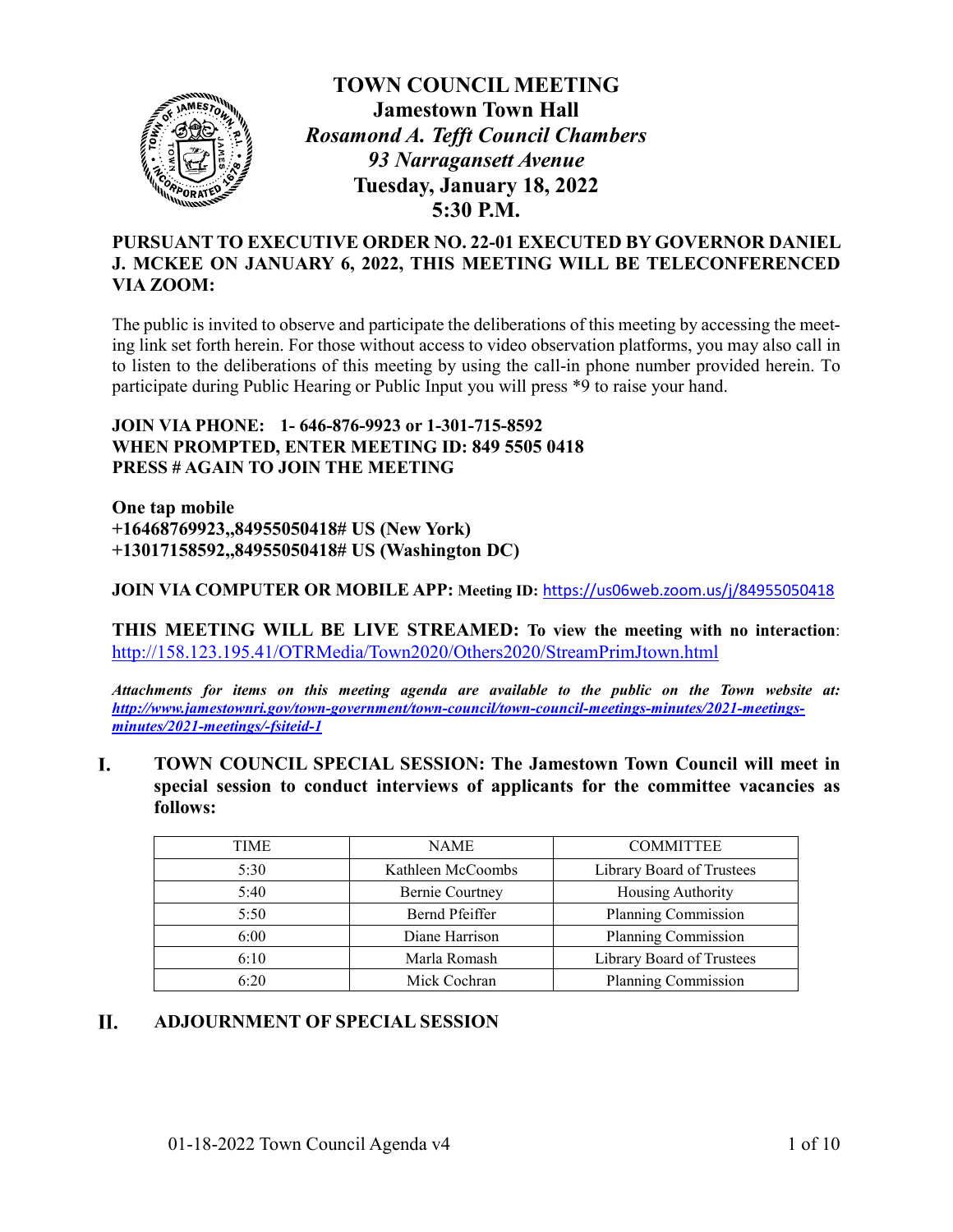# **The Town Council's Open Meeting will begin at 6:30 pm**

#### III. **ROLL CALL**

#### IV. **CALL TO ORDER, PLEDGE OF ALLEGIANCE**

#### $V_{\star}$ **OPEN FORUM**

*Comments are not limited to items on this agenda. However, items not on this agenda will only be heard and not acted upon by the Town Council. Note: Section 42-46-6 of the Open Meetings Act, and Department of the Attorney General Advisory Opinions relevant to this item on any public body meeting agenda specifically prohibits the Town Council from discussing, considering or acting on any topic, statement or question presented. The Town Council may, if warranted, refer such matters to an appropriate committee, to another body or official, or post the matter for consideration at a properly-noticed, future meeting.*

- $\mathbf{A}$ Scheduled request to address
- $B)$ Non-scheduled request to address

### VI. **ACKNOWLEDGEMENTS, ANNOUNCEMENTS, PRESENTATIONS, RESOLUTIONS AND PROCLAMATIONS**

 $\bf{A}$ No items for review at this time

#### VII. **PUBLIC HEARINGS, LICENSES AND PERMITS**

*The Town Council will review each license application and vote on it individually. All approvals for licenses and permits are subject to the resolution of debts, taxes and appropriate signatures as well as, when applicable, proof of insurance. Please Note in Accordance with Section 42-46-6 (b) the Council May Review, Discuss and/or Take Action and/or Vote on the following items:*

- $\bf{A}$ Review, Discussion and/or Action and/or Vote: Trash Collector License Renewal Applications
	- 1) Applicant: Island Rubbish Service, Inc. **dba: Island Rubbish** Address: 8 Swinburne Street, Jamestown, RI 02835
	- 2) Applicant: Waste Management of RI, Inc. **dba: Waste Management** Address: 1610 Pontiac Ave, Cranston, RI 02920

### **COUNCIL, ADMINISTRATOR, SOLICITOR, COMMISSION/COMMITTEE COMMENTS & REPORTS**

- Town Administrator's Report: Jamie A. Hainsworth  $\bf{A}$ 
	- 1) American Rescue Plan Act (ARPA) Funding (agenda presentation)
	- $(2)$ Annual Financial Report – Fiscal Year Ended June 30, 2021
	- $3)$ Citizens Request Form for Maintenance and Services now available on the Town Website
	- Request to Renew Agreement with Sunset Oyster Farms for installation of 4) upwellers at the Fort Getty pier (agenda item)
	- Jamestown Golf Clubhouse 2nd Floor Historic Photographs (agenda item) 5)
	- Opening Meetings Act Executive Order #22-01 6)
	- 7) Status update on Broadband Request for Proposals (RFP)
	- 8) Cellular Improvements of Cell Service/Tower
	- 9) Covid-19 update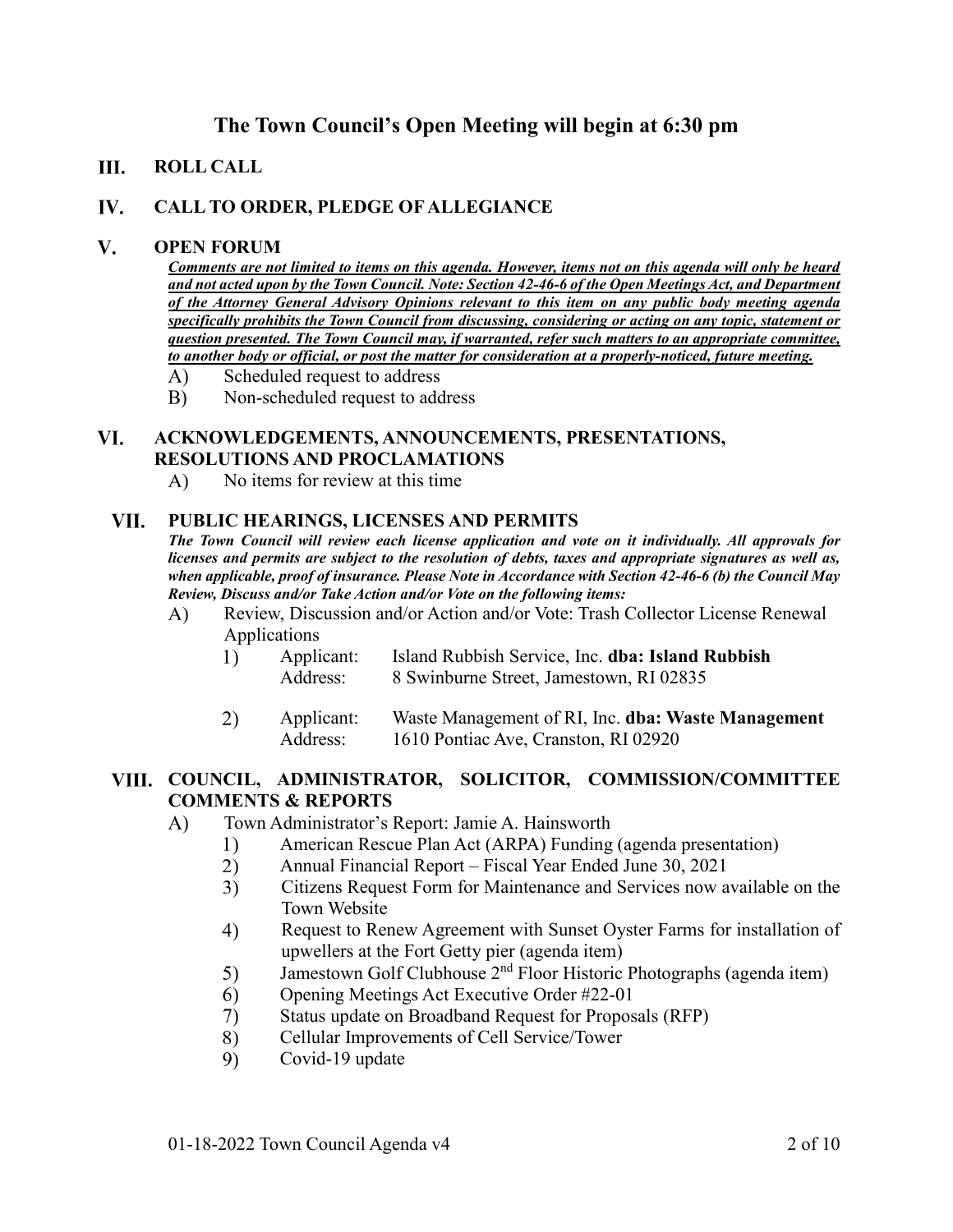- $B)$ Planning Director Report: Lisa Bryer
	- $1)$ Zoning Ordinance Status update
	- $2)$ Short Term Rental Status of Data Collection Consultant
	- Affordable Housing Committee (agenda item)  $3)$

#### IX. **UNFINISHED BUSINESS**

- Review, Discussion and/or Action and/or Vote: Town's Consent on American  $\bf{A}$ Rescue Plan Act (ARPA**)** Funding
	- $1)$ Presentation by Town Staff; Review of ARPA funding, use guidelines and draft of proposed projects for utilization of ARPA funds
- Review, Discussion and/or Action and/or Vote: Jamestown Golf Clubhouse 2nd B) Floor Historic Photographs
- $\mathcal{C}$ Review, Discussion and/or Action and/or Vote to decrease the number of Members of the Affordable Housing Committee by One (1), from Eight (8) Members to Seven (7) Members.
- $D)$ Review, Discussion and/or Action and/or Vote to approve the National Grid Highland Drive pole petition request with Jamestown Department of Public Works provisionary condition
	- Memorandum from Public Works Director Michael Gray to Town  $1)$ Administrator Jamie Hainsworth
	- 2) Request and Joint Pole Petition from National Grid
- $E)$ Review, Discussion and/or Action and/or Vote on the proposed Short-Term Rental **Ordinance** 
	- $1)$ Report update from Vice President Meagher

#### $\mathbf{X}$ . **NEW BUSINESS**

- Review, Discussion and/or Action and/or Vote to allocate a portion of the Property  $\bf{A}$ Conveyance Tax for Affordable Housing projects at the request of Vice President Meagher
- $B)$ Reports from Jamestown Parks and Recreation Department presented by Director Ray DeFalco
	- 1) FY 2021 Parks and Recreation Department overview
	- $2)$ Review, Discussion, and/or Action and/or Vote to approve proposed fee increase as follows:
		- a) Tent camping for Jazz Festival (4-day rental) increase to \$250.00 from current rate of \$140.00
		- b) New fee structure for Pavilion Rental to Private For-Profit Organization Public Events at a rate of \$2500.00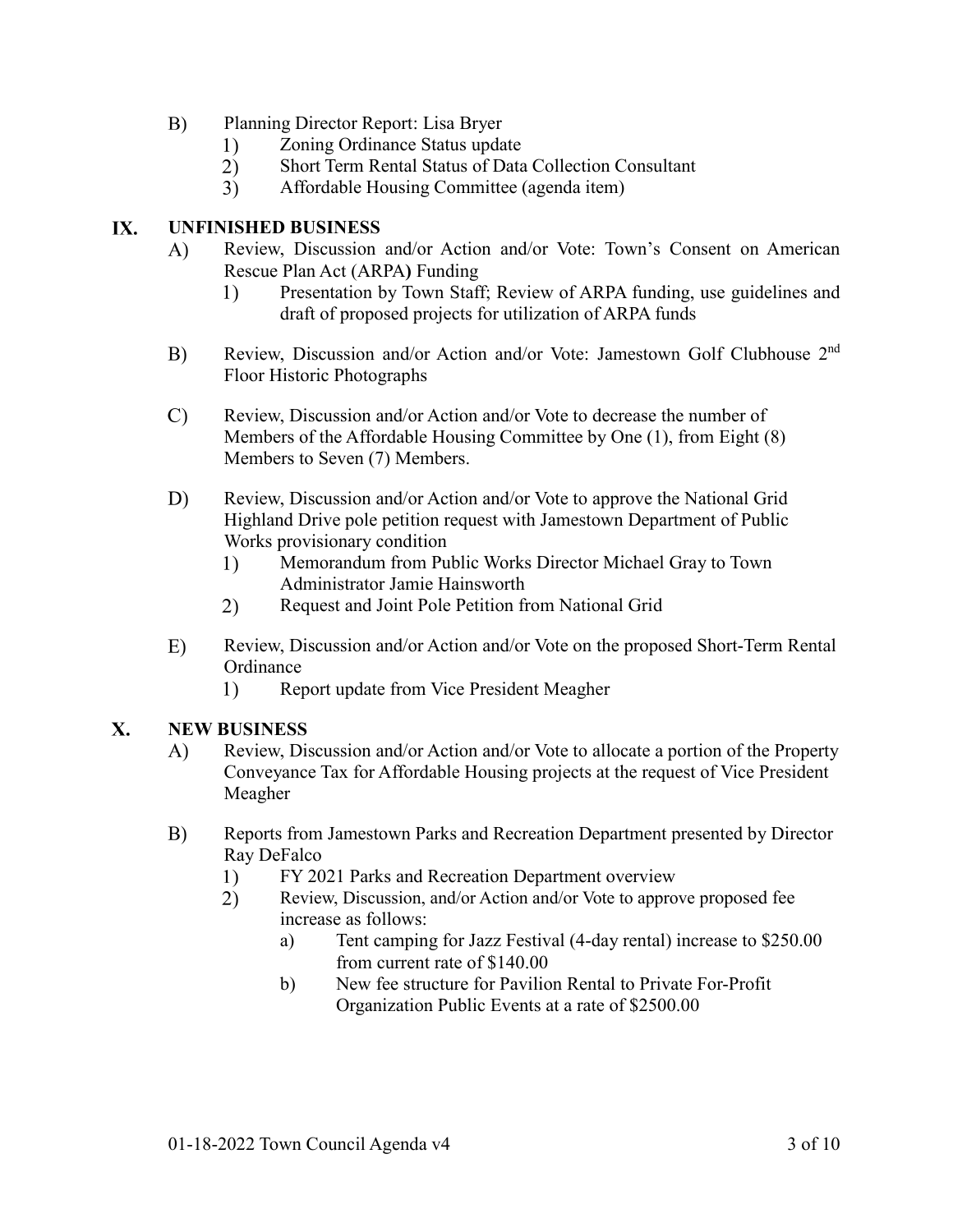- 3) Review, Discuss and/or take Action and/or Vote on Eldred Avenue Recreation Field as an alternative location for proposed Pickle Ball Courts
	- a) Memorandum from Ray DeFalco, Parks and Recreation Director regarding Eldred Field Deed and Regulations
	- b) Copy of Quick Claim Deed from State of RI to the Town of Jamestown parcel of land between East Shore Road and Eldred Avenue; and map of parcel of land.
- 4) Conanicut Island Sailing Foundation and Jamestown Historical Society/Conanicut Battery 2021 Review
- Review, Discussion and/or Action and/or Vote: Request by resident to close a portion of Steamboat Street and create a dead-end.
	- 1) Conservation Commission report
	- 2) Ken Schadegg, 96 Steamboat Street
		- a) Email correspondence from Mr. Schadegg
	- $3)$ David O'Neill, 186 Beach Avenue and Fred Uttley, 57 Spirketing Street
		- a) Letter from Mr. O'Neill and Mr. Uttley
- D) Review, Discussion and/or take Action and/or Vote on Request by Tony and Joe Pinheiro for Sunset Oyster Farms to renew agreement to place floating upwellers at the Fort Getty Pier
	- Letter dated February 20, 2021 from Chief Mello, Executive Director, 1) Jamestown Harbor Commission to Sunset Oyster Farms c/o Tony and Joe Pinheiro
- E) Review, Discussion, and or take Action and/or Vote: Award bid to Cyber Communications in the amount of \$95,374. Costs and contracts are from State of Rhode Island MPA. Phase 1 is for crucial components to keep the public safety communication systems operational. Project is being proposed to be funded by ARPA funds or as part of the Capital Program for FY23.
	- $1)$ Memorandum from Chief Mello to Town Administrator Hainsworth regarding Radio Replacement Project
- $F)$ Review, Discussion and/or take Action and/or Vote on use of Jamestown EMS Building on Knowles Court at the request of Councilor M. White
	- Memorandum from Town Administrator to the Town Council regarding 1) 11 Knowles Court, "Request of Tails to Teach"
	- 2) Laura Carlson, Founding Director, Tails to Teach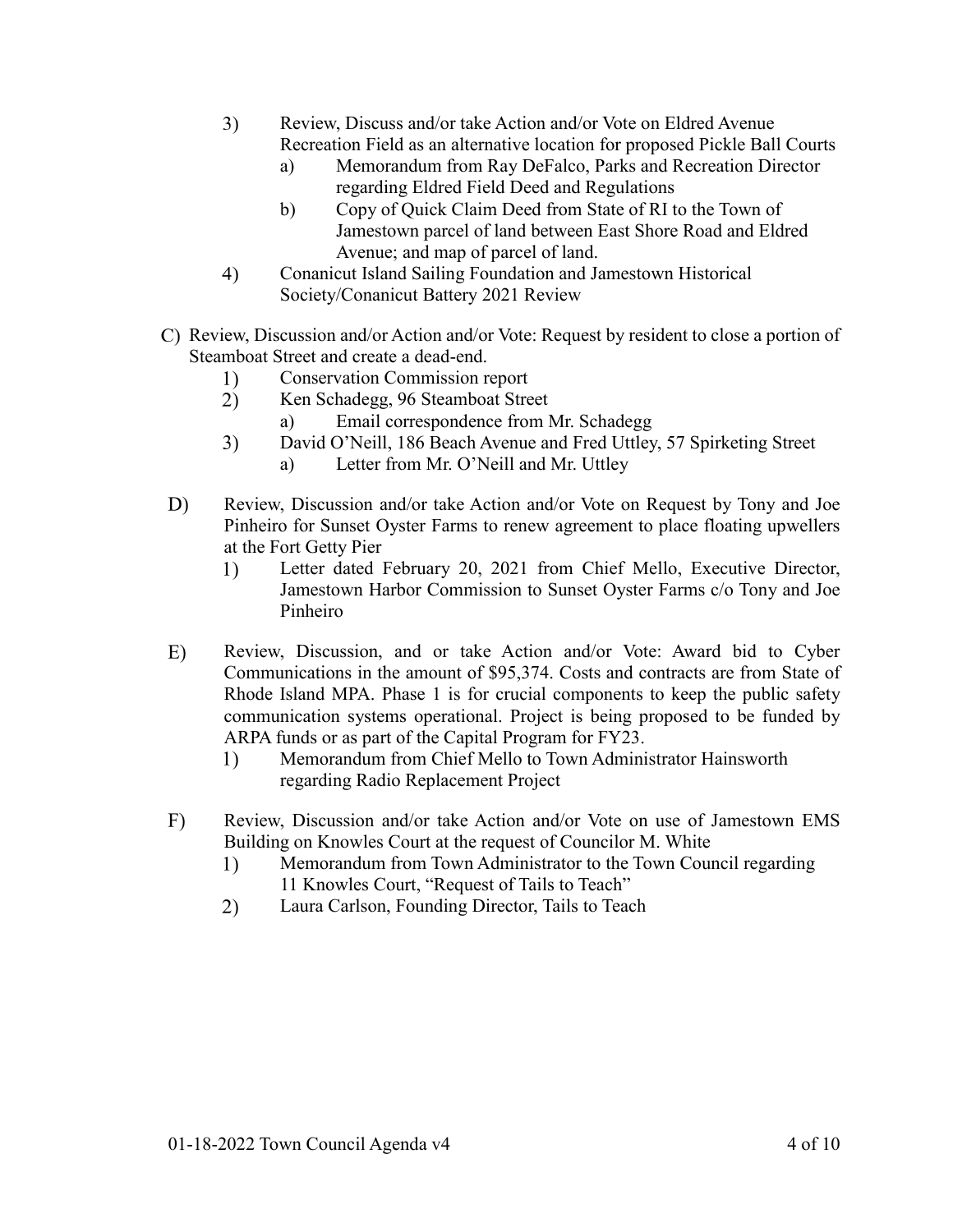#### XI. **ORDINANCES, APPOINTMENTS, VACANCIES AND EXPIRING TERMS**

- $\mathbf{A}$ Request to the Town Council for authorization to begin the appointment process for One (1) Board of Canvassers Member, for the One (1) Six-year term expiring March 2028, pursuant to RIGL § 17-8-1 and RIGL § 17-8-2; review discussion and/or potential action and/or vote
	- $1)$ Memorandum of request of Board of Canvassers Clerk Karen Montoya to contact the Jamestown Democratic Town Committee and the Jamestown Republican Town Committee to solicit a list of qualified individuals for Town Council consideration to fill the Board of Canyassers Full Member vacancy.
	- 2) RIGL § 17-8-1 and RIGL § 17-8-2
- $B)$ Board/Commission/Committee Term Expiration Report, Committee Volunteer Advertisement, Planning and Zoning Board Membership
	- $1)$ RIGL§45-22-3 and RIGL §45-24-56
	- $2)$ Planning Board and Zoning Board Compliance Term Schedule
- $\mathcal{C}$ Appointments, Vacancies and Expiring Terms; Review, Discussion, and/or Action and/or Vote:
	- Jamestown Affordable Housing 1)
		- a) Letter of resignation
			- i) Donna Andreozzi
	- 2) Jamestown Conservation Commission (Two vacancies with three-year term ending dates of December 31, 2024); duly advertised
		- a) Letter of interest for reappointment i) Leo N. Orsi, Jr. **\*\***
		- b) Letter of interest for appointment
			- i) Robert S. Shein
	- $3)$ Jamestown Fire Department Compensation Committee (One [1] Citizen-at-Large Representatives with an unexpired term ending date of May 31, 2022); duly advertised
		- a) No applicants
	- 4) Jamestown Harbor Management Commission (Three vacancies with threeyear term ending dates of December 31, 2024); duly advertised
		- a) Letters of interest for reappointment
			- i) Eric Lexow**\*\***
			- ii) Wayne Banks**\*\***
			- iii) Daniel Wurzbacher**\*\***
		- b) Letters of interest for appointment
			- i) Thomas Farrell**\*\***
			- ii) Paul D. Sprague**\*\***
			- iii) Stephen J. Corbett**\*\***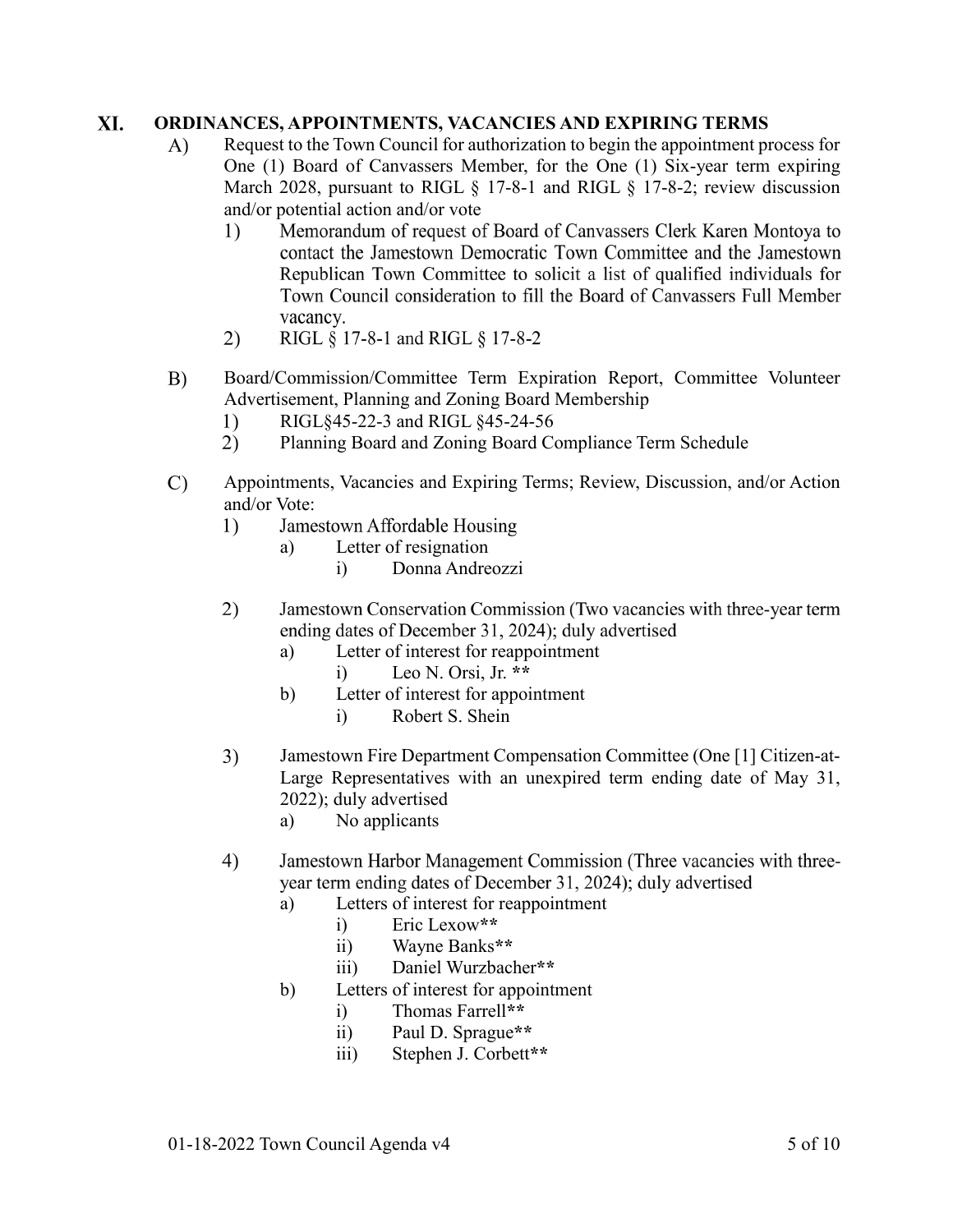- 5) Jamestown Housing Authority  $-$  (Two vacancies with One five-year term ending December 31, 2026 [Full Member] and One unexpired five-year term ending date of December 31, 2023 [Resident Commissioner]); duly advertised
	- a) Copy of email correspondence from Executive Director Sullivan in response to Town Administrator's request for the Resident Commissioner nomination process
	- b) Letter of interest for reappointment (Full Member)
		- i) Valerie Molloy**\*\***
	- c) Letter of interest for appointment
		- i) Susan Romano **\*\***
		- ii) Robert Plain **\*\***
		- iii) Robert S. Shein
	- d) Letter of interest for appointment (**Resident Commissioner**)
		- i) Doreen Dell self- nominated **\*\***
			- (a) Endorsement from JHA Board Chair Molloy and Vice Chair Szepatowski
			- (b) Endorsement from JoAnn Koehler
			- (c) Endorsement from Diona McGrath
			- (d) Endorsement from Joan Shaffer
		- ii) Bernie Courtney self-nominated
- 6) Jamestown Philomenian Library Board of Trustees (One vacancy with a three-year term ending date of December 31, 2024); duly advertised
	- a) Letter of interest for appointment
		- i) Joseph Cannon **\*\***
		- ii) Mackenzie Richards**\*\***
		- iii) Marla Romash
		- iv) Kathleen McCoombs
	- b) Response to request for interview
		- i) Carol Welch
- 7) Jamestown Planning Commission (Three vacancies with a four-year term ending date of December 31, 2025); duly advertised
	- a) Letter of resignation
		- i) Michael Smith (Town Charter Rule 1002[3] term limit reached)
	- b) Letter of interest for reappointment
		- i) Bernd E. Pfeiffer
		- ii) Michael Cochran
	- c) Letter of interest for appointment
		- i) Diane Harrison
		- ii) Robert S. Shein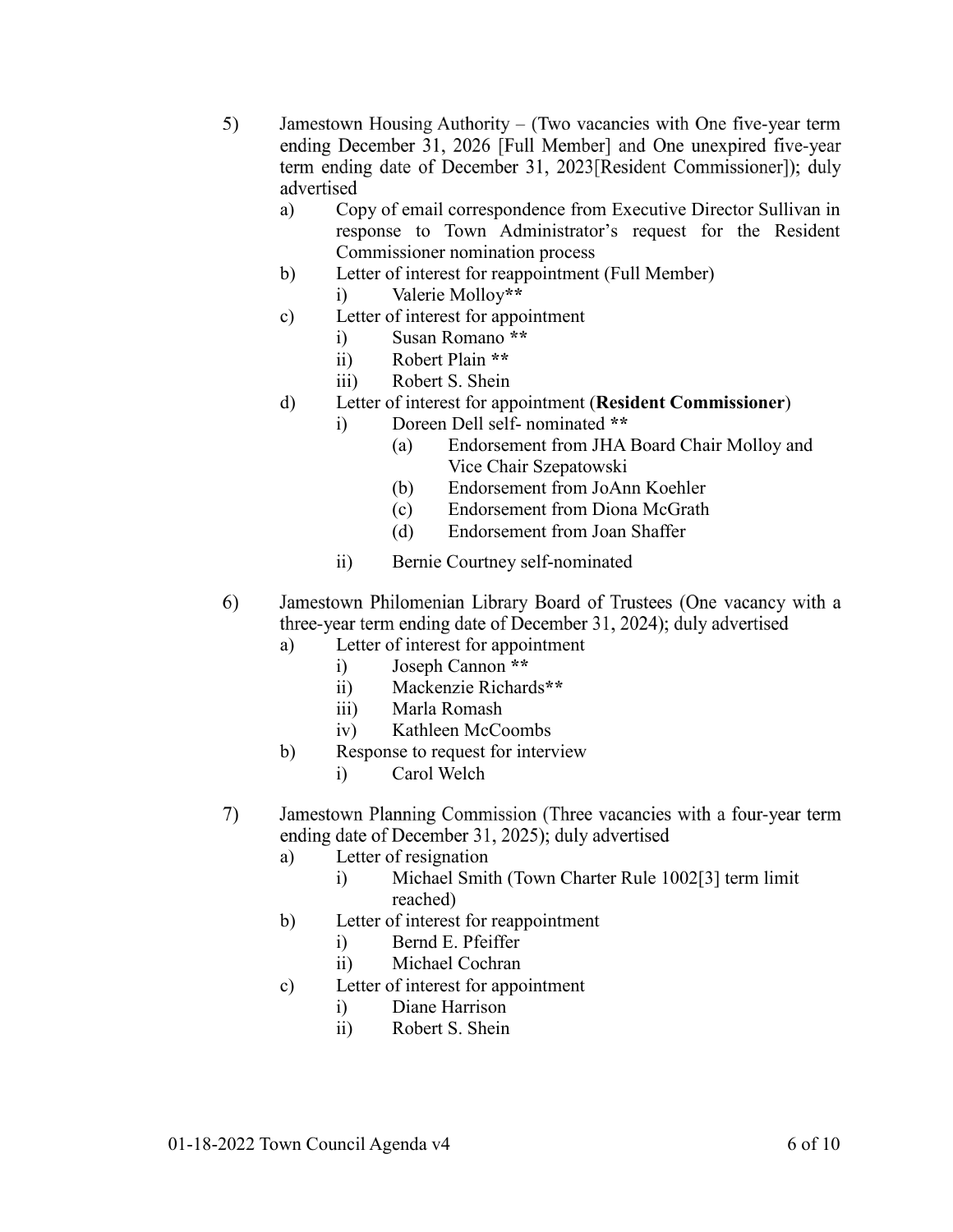- 8) Jamestown Tree Warden, pursuant to RIGL§2-14-2: each city and town must appoint a licensed arborist to serve as a tree warden each year during their January Council meeting. Review, discussion, and/or potential action and/or vote:
	- a) Letter of interest for reappointment
		- i) Steve Saracino
	- b) Letter of recommendation
		- i) Jamestown Tree Protection and Presentation Commission member James Simmons
- 9) Jamestown Zoning Board of Review – Member (Two vacancies with a fiveyear term ending date of December 31, 2026; duly advertised
	- a) Letter of interest for reappointment
		- i) Dean J. Wagner seeks reappointment as a full member**\*\***
		- ii) Terence Livingston seeks reappointment as a full member**\*\***
	- b) Letter of interest for appointment:
		- i) John Shekarchi seeks appointment as a full member**\*\***
		- ii) Richard Toselli seeks appointment as a full member**\*\***
		- iii) Robert S. Shein

# **\*\*previously interviewed**

#### XII. **CONSENT AGENDA**

*An item on the Consent Agenda need not be removed for simple clarification or correction of typographical errors. Approval of the Consent Agenda shall be equivalent to approval of each item as if it had been acted upon separately for review, discussion and/or potential action and/or vote. A Consent Agenda item or items may be removed by the Town Council for review, discussion and/or potential action and or vote.*

- Adoption of Town Council Minutes  $\bf{A}$ 
	- $1)$ December 20, 2021(Special Meeting)
	- $2)$ December 20, 2021(Regular Meeting)
	- $3)$ January 10, 2022 (Special Meeting)
- $B)$ Minutes of Boards/Commissions/Committees
	- Jamestown Conservation Commission, November 9, 2021  $\left( \frac{1}{2} \right)$
- $\mathcal{C}$ Abutter Notifications: Notice is hereby given that the Jamestown Zoning Board of Review will hold a Public Hearing on January 25, 2022 at the Jamestown Town Hall, 93 Narragansett Avenue, Jamestown, RI at 7:00 p.m. upon the following:

Application of JB ON THE WATER, LLC with regard to property located at 150 Conanicus Avenue, and is further identified as Tax Assessor's Plat 8, Lot 258 for a Variance from Article 3, Section 82-301 entitled "District Development Regulations", Section 82-302 entitled "District Dimensional Regulations", Table 3- 2 for the Village Special Development District Zones R-8, R-20, CL and CD authorized by this Ordinance, Article 11 entitled Jamestown Village Development District, Section 82-1107, a Special Use Permit from Article 7, NONCONFORMING USES, Section 82-704. - ALTERATION OF A NONCONFORMING USE, and Article 6, Section 82-601 entitled " Special Use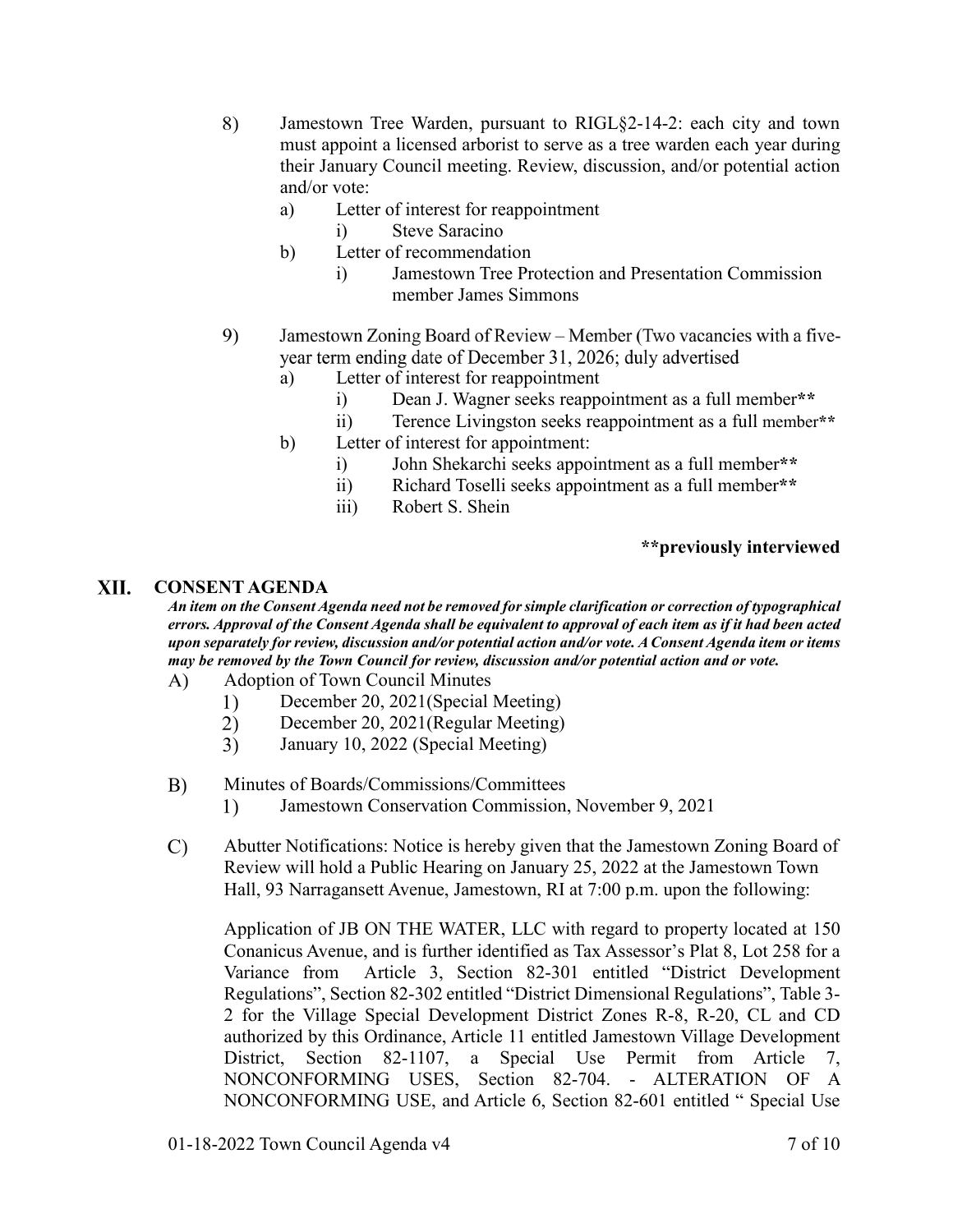Permits Authorized by this Ordinance" and Section 82-605 entitled "Variances Authorized by this Ordinance" to add a handicap access ramp and outdoor deck with awning to the existing restaurant space. Pursuant to Article 3, Table 3-1 a Restaurant serving alcoholic beverages is not permitted. Pursuant to Article 3, Table 3-2 a front setback of 30' is required. Pursuant to Article 11, Section 82-1107, the building placement must be reviewed by the Planning Commission. Pursuant to Article 7, Section 82-704, a Special Use Permit is required to alter a nonconforming use.

Said property is located in an R-20 zone and contains 49,504 square feet.

 $D)$ Tax Assessor's Abatements and Addenda of Taxes

|                  | <b>MOTOR VEHICLE ABATEMENTS TO 2021 TAX ROLL</b>               |           |
|------------------|----------------------------------------------------------------|-----------|
| $01 - 0005 - 22$ | <b>SOLDIER &amp; SAILOR EXEMPTION</b>                          | \$36.22   |
| $01-0005-22M$    | <b>SOLDIER &amp; SAILOR EXEMPTION</b>                          | \$44.92   |
|                  | <b>REAL ESTATE ABATEMENT TO 2021 TAX ROLL</b>                  |           |
| 02-0778-90       | TOWN COUNCIL AGREEMENT                                         | \$1371.00 |
|                  | <b>ADDENDA TO 2021 TAX ROLL</b>                                |           |
| $03 - 1112 - 00$ | <b>PRO-RATION C/O 9/28/2021</b>                                | \$298.49  |
| 19-0640-00       | <b>PRO-RATION C/O 12/15/2021</b>                               | \$180.17  |
| 19-1450-48       | <b>PRO-RATION C/O 12/23/2021</b>                               | \$122.78  |
| $03 - 1255 - 10$ | <b>PRO-RATION C/O 05/19/2021</b>                               | \$1004.89 |
|                  |                                                                |           |
|                  | <b>TOTAL MOTOR AND REAL ESTATE ABATEMENTS TO 2021 TAX ROLL</b> | \$1452.14 |
|                  | <b>TOTAL ADDENDA TO 2021 TAX ROLL</b>                          | \$1606.33 |
|                  | <b>GRAND TOTAL</b>                                             | \$154.19  |

# **COMMUNICATIONS, PETITIONS, AND PROCLAMATIONS AND RESOLUTIONS FROM OTHER RHODE ISLAND CITIES AND TOWNS**

*The Council may acknowledge any of the listed Communications and Proclamations and Resolutions. Should any member wish to have a conversation on any of the matters, the item will be placed on a future agenda for review, discussion and/or potential action and/or vote.* 

- $\bf{A}$ Communications Received:
	- $1)$ Copy of Letter to Town Council President Beye From: Stephen Murphy Dated: December 27, 2021 Re: Second Request to refund late fee
	- $1)$ Open Forum Request to be placed on future agenda From: Laura Carlson Dated: December 20, 2021 Re: Rescue Barn Proposal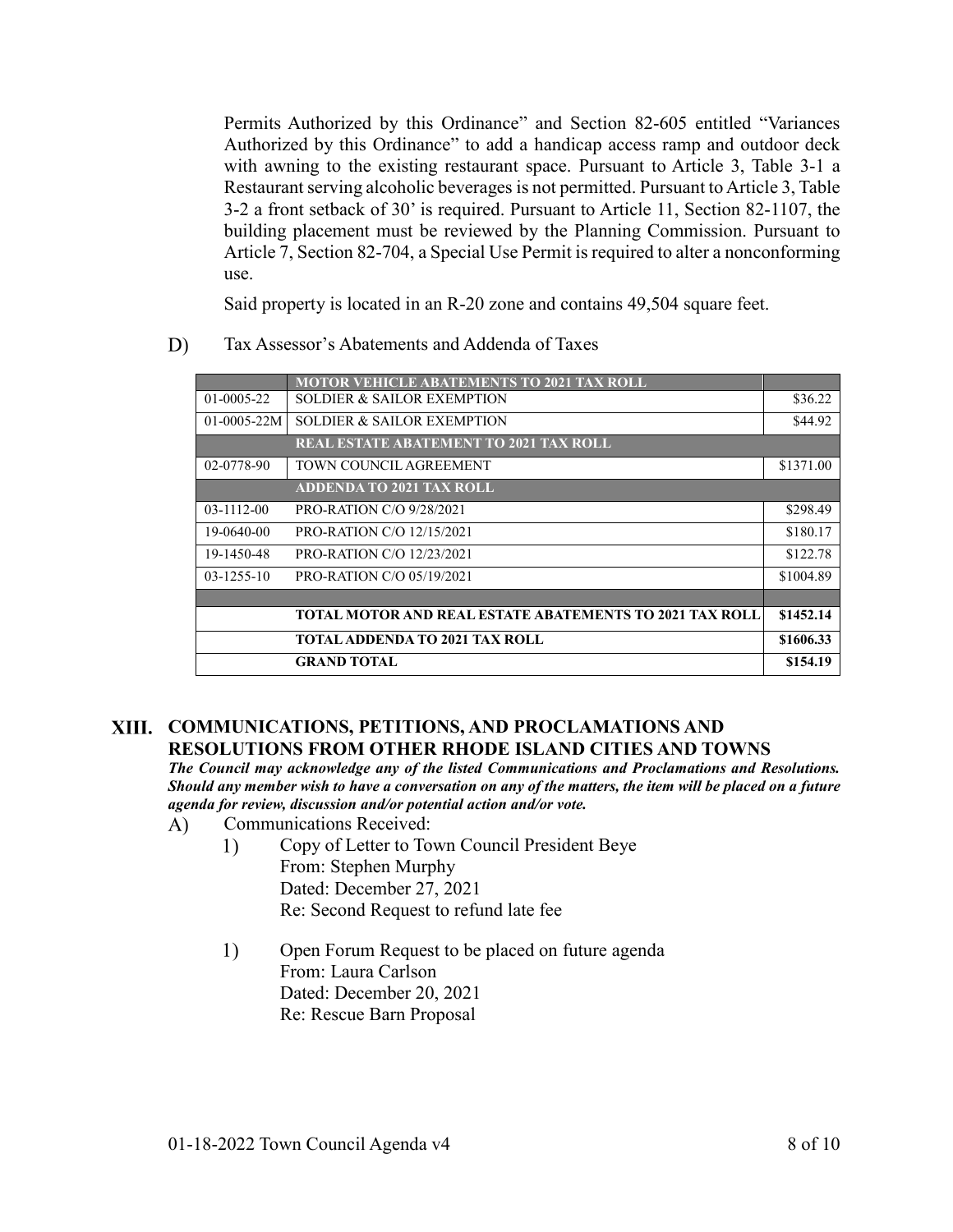| 2) | Copy of Email to: Town Clerk Roberta Fagan<br>From: Wendy Shapiro<br>Dated: December 19, 2021<br>Re: Request to reinstate an Animal Control Officer                                                                                             |
|----|-------------------------------------------------------------------------------------------------------------------------------------------------------------------------------------------------------------------------------------------------|
| 3) | Copy of Email to: Town Clerk Roberta Fagan<br>From: Wendy Shapiro<br>Dated: December 21, 2021<br>Re: Addendum to Request to reinstate an Animal Control Officer                                                                                 |
| 4) | Copy of Email to: Town Clerk Roberta Fagan<br>From: Wendy Shapiro<br>Dated: December 22, 2021<br>Re: Condos Green Lane                                                                                                                          |
| 5) | Copy of Email to: Town Council<br>From: Alma Davenport<br>Dated: December 26, 2021<br>Re: Zoning variances for the Narragansett/Green Lane Condominiums                                                                                         |
| 6) | Copy of Email to: Town Clerk's Assistant Denise Gamon<br>From: Carol Welch<br>Dated: December 23, 2021<br>Re: Unavailable to serve or interview for Boards/Commissions                                                                          |
| 7) | Copy of Email to Town Administrator Jamie Hainsworth<br>From: Frank Meyer<br>Dated: January 8, 2022<br>Re: New sledding run in Jamestown/Newport Street abandoned                                                                               |
| 8) | Copy of Certified Mail to: Town Council President Beye<br>From: Revolution Wind<br>Dated: December 23, 2021<br>Invitation to Consult on Avoidance, Minimization and Mitigation<br>Measures for the Proposed Revolution Wind Project             |
| 9) | Letter to the Discover Newport Board of Directors with a copy of the<br>Comprehensive Annual Financial Report for Newport and Bristol County<br>Convention and Visitors' Bureau and Subsidiary (the Bureau) for the year<br>ended June 30, 2021 |